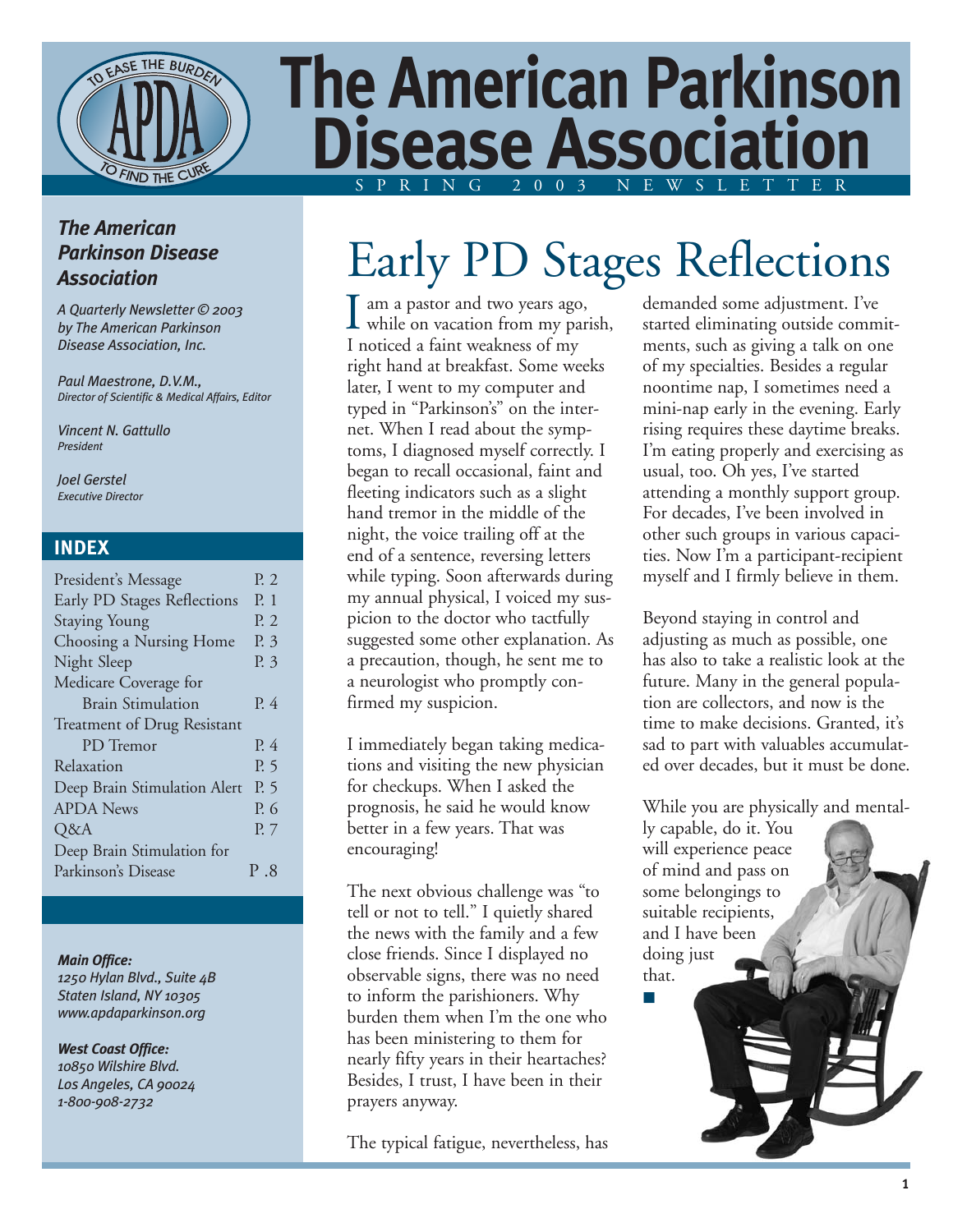### STAYING YOUNG

Aging is a degenerative process that starts in adulthood, accelerates in mid-life and shifts into fast-forward after age 50.

The good news is that current research shows we can dramatically slow down the ageing process by consuming a variety of specific foods and supplements.

The most compelling theory of why we age centers on free radicals. These are highly reactive molecules in the body that emerge as a result of breathing, eating, physical stress and exposure to the sun and pollutants such as cigarette smoke. Free radicals constantly attack and damage our body cells and as this damage increases, it promotes cancer, declining immunity and memory loss.

The antidotes to the damage caused by the free radicals are chemicals called antioxidants. They can be found in foods and in vitamin supplements. Antioxidants neutralize the free radicals and delay aging, decreasing the cellular and body destruction.

For slowing the aging process the dieticians recommend five or more servings of fruits and vegetables a day. This is the most important thing you can do to stall the aging process, since such foods provide the greatest amount and widest range of known and unknown antioxidants. ■

*This article was abstracted from the Vermont Parkinsonian, October 2002.*

# PRESIDENT'S MESSAGE



Dear Readers,

The American Parkinson Disease Association continues to meet, in these most demanding times, the challenge to provide support, and encouragement to those individuals with Parkinson's disease and their families.

As we move forward with initiative and determination, APDA proceeds with extensive research efforts at an energized pace. In today's unparalleled medical environment, we continue to augment these research endeavors, to develop the best approaches for prevention and treatment of this disease.

As we look to the year unfolding before us, to our mission and our responsibility to support the community, APDA continues to examine new ways and means to meet the charge of service to all Parksonians. We constantly consider new avenues to provide necessary meaningful information, and through funding efforts, to continue critically essential research.

In this on-going effort, all scheduled events, plans, developing cooperative partnerships and corporate initiatives, outlined in my address to you last fall, are on schedule.

Operations throughout the APDA national support network of Chapters, Information and Referral Centers, headquarter administration and affiliated support groups continue to strengthen those in most need. In this regard, I look forward to joining with our national support network team of Chapter volunteers, I & R Center personnel, Advisory Board members, and headquarter staff at our annual APDA National Conference and Symposia to be held July 30th to August 3rd in Portland, Maine.

Our continuing efforts and resolve are made possible with your support, your guardianship and perseverance; for these efforts and more, I sincerely thank you.

Sincerely,

Vincent N. Gattullo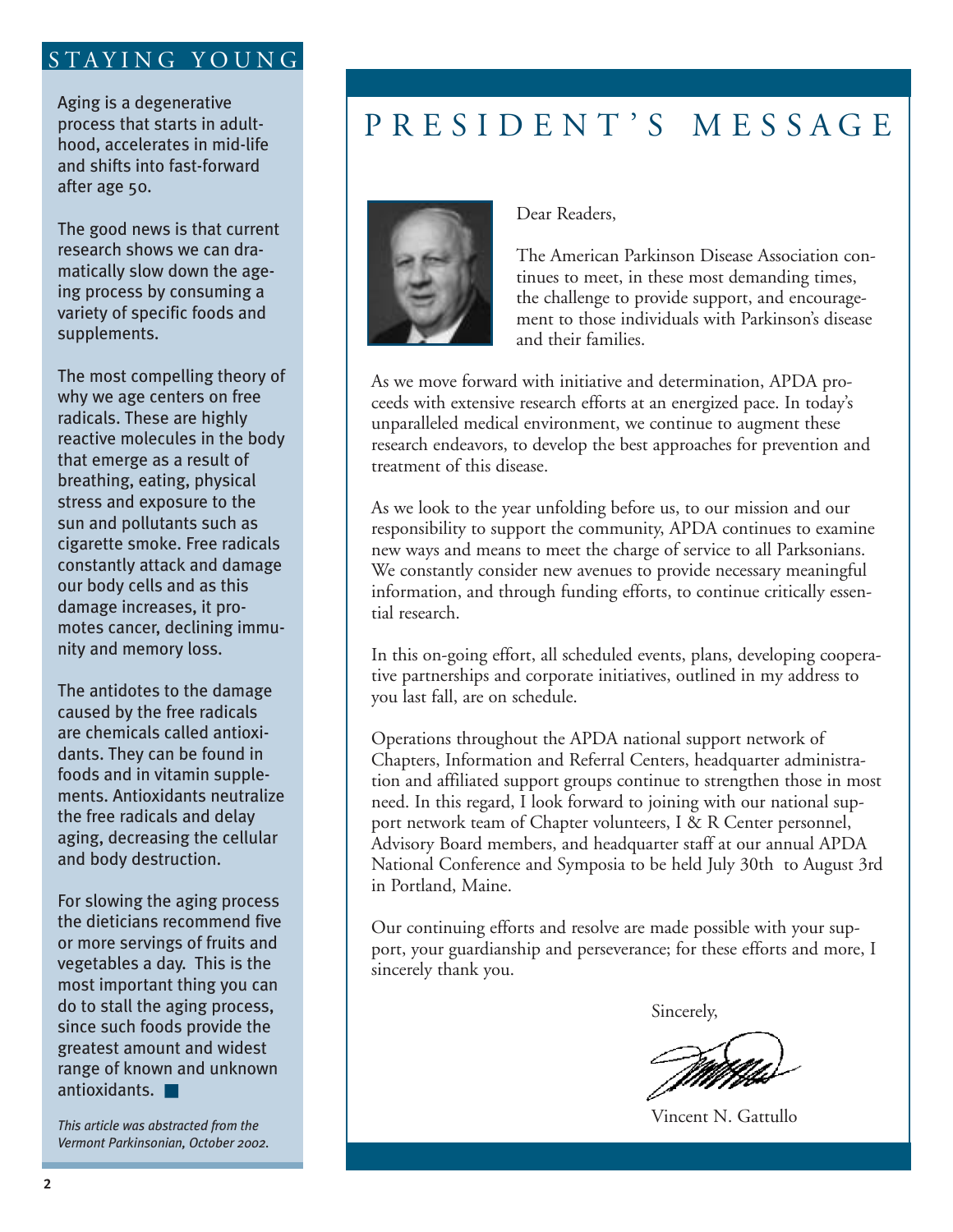### NIGHT SLEEP

# Choosing a Nursing Home

 $\Gamma_{\text{when the members realize that a}}$ when the members realize that a father, mother or another loved one will be best off in a nursing home, where the specialized needs of older age can be best met. The process of finding a nursing home is not only difficult for you, but for your loved ones as well; in many cases, their lives will be dramatically altered. This article hopefully will help people in making the best possible decision when selecting a long term facility.

#### **Inquiries:** a

loved one is a special individual with specific interests and needs, all of which should be reflected in the nursing home you and your family select. Options must be well researched with every family member having a voice; once the decision is made ask your doctor, hospital discharge planner or social worker to provide you with a list of qualified nursing homes.

Most nursing facilities offer more than one level of care, specifically a "skilled" care section and an "intermediate" care section. Before choosing a nursing home, you should try to visit several potential facilities. During the visits, the family members should tour the facility with a staff member and feel free to ask questions. It is a good idea to take notes during this exchange, so you can later compare your impressions on each facility you visited.

**Cost:** when looking for a nursing home, compare room rates and additional costs. Always ask what is included in the cost of the room. A low per-day rate may increase significantly when one adds the costs for such things as medication, administration and personal care. The harsh reality is that sometimes the decision will be based on what you can afford,

therefore, it is important to know up front what the total cost of care will be, and what help is available through Medicare, Medicaid or Veteran's benefits. When comparing prices, be aware that most, but not all facilities, are obligated to accept patients who qualify for Medicaid, however, the number of Medicaid beds in each facility may be limited and the names of potential future residents may be placed on a waiting list.

**Location:** location is another important factor to consider when choosing a nursing facility, as distance may affect how frequently family members and friends are able to visit. Also important is the overall physical setting. Does the center offer gracious living in a home-like atmosphere with quality color-coordinated furnishings and surroundings? Is the environment clean, odor-free and have well groomed, attractive lawns and grounds? Does the facility meet your personal standards for cleanliness and neatness? Does the facility

*Continued on Page 4*

Awakening in the middle of the night and not being able to fall back to sleep is usually caused by aging.

When you find yourself awake at 3 a.m. do not become angry. Anger only excites you, preventing sleep, instead, fix your mind on a single relaxing image, for example visualize a flickering candle. If you are still awake after 30 minutes, go to another room. Watch an old movie on TV, or read a book or magazine. When you feel sleepy, return to bed. If sleep still eludes you, go back and read some more.

The following preventive steps can also help you:

**1.** Eliminate daytime naps if they have become a habit.

**2.** Do not go to bed too early. This only increases the chances of insomnia.

**3.** Set your wake-up alarm an hour earlier than usual. This makes you more tired for the following night. Advance the alarm by 15 minute increments until you are sleeping through the night. Then slowly extend your sleep period until you are back on a normal schedule. ■

*Adapted from the January 2003 issue of the Vermont Parkinsonian*

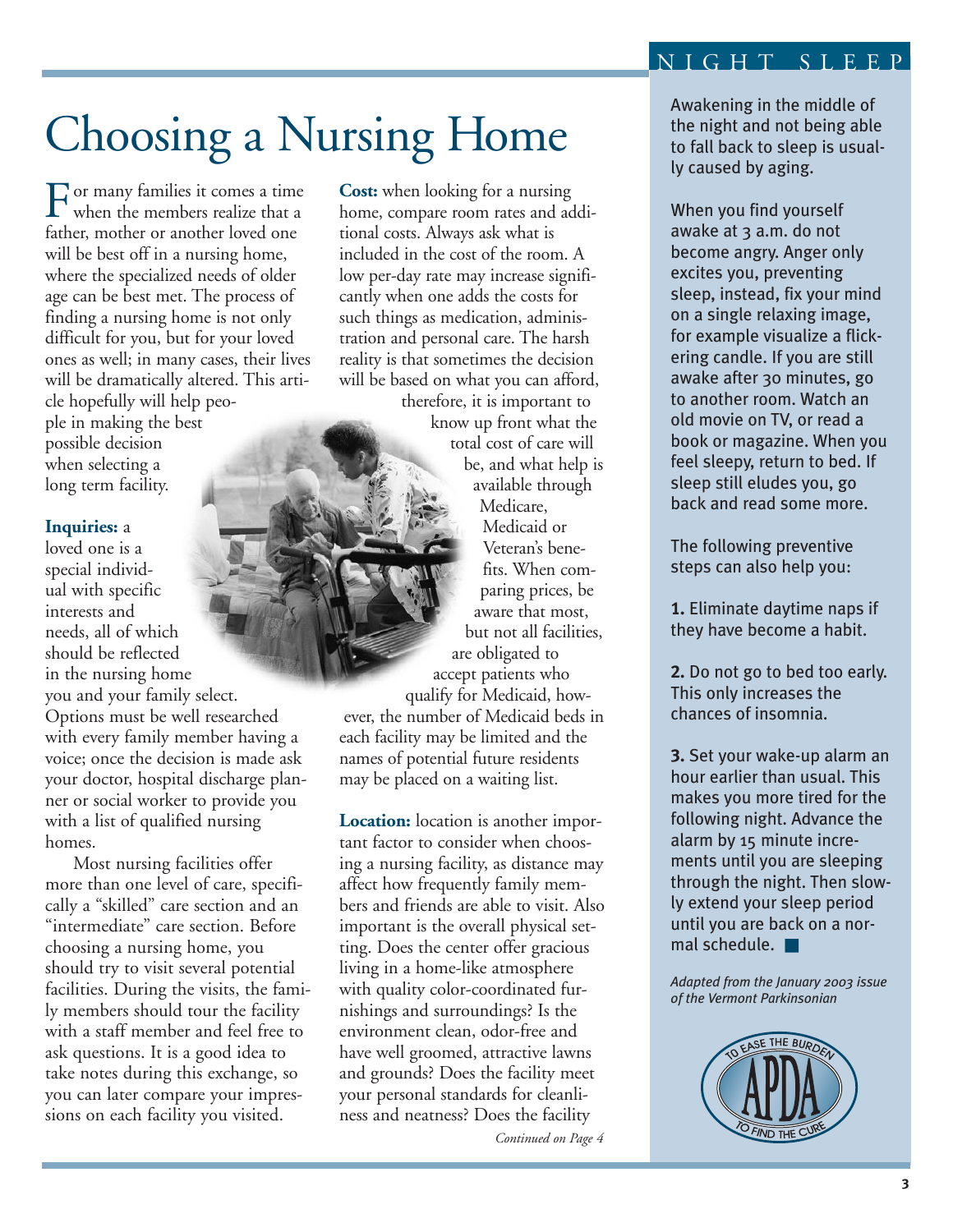### MEDICARE COVERAGE

# **Medicare Coverage for Brain Stimulation**

Medicare has announced it will cover Parkinson's disease or essential tremor treatments with Activa® Therapy. This therapy uses deep brain stimulation technology from Medtronic, Inc., to reduce some of the motor symptoms of the two most common movement disorders.

Activa® Therapy uses Medtronic's "brain pacemaker" technology to control some of the disabling motor symptoms of these movement disorders. Many private insurers already cover the expenses of the treatment, and more are now anticipated to follow suit. ■

## **Treatment of Drug Resistant PDTremor**

In a study reported in the Journal of Neurology, Neurosrugery and Psychiatry, Dr. O. Pogarell studied 84 patients with optimally treated early and advanced Parkinson's disease (PD), with drug resistant tremor. The journal repported that an average patient dose of 4.1 mg pramipexole (Mirapex® ) administered daily gave significantly better results than the placebo. ■

## Choosing a Nursing Home *Continued from Page 3*

meet or exceed local, state and federal fire safety requirements? Are there lounges for family visits and socialization? Is the resident's room adequately lit? Can the residents provide their own decorations, furniture, telephones and televisions?

**Meals:** mealtime is usually a highlight of each day in the facility. Most nursing homes will be glad to show their menus for the month and talk about the time allocated for each meal, arrangements for special diets, and assistance available to residents who can't feed themselves. Ask to tour the kitchen to determine whether it is clean and whether the cooks and servers are wearing gloves and hairnets. Make sure that the food is prepared in a way your loved one would enjoy, and served in a pleasant atmosphere. Find out whether meals are delivered to residents who are unable to eat in the dining room.

**Medical care:** patient care is an essential component of nursing home care and you should not hesitate to ask questions about it. Who comprises the treatment team, and how involved are residents in their care? Are there licensed physicians and nurses on duty around the clock or are they only available by phone? Are sick patients treated on the premises or are they quickly transferred to a hospital? How close is the nearest hospital? Are other medical services like dentistry, podiatry, speech therapy, physical therapy or occupational therapy available? If so, what is the frequency of these sessions? Are personal physicians granted privileges in the facility? How experienced and compassionate is the staff in regard to treating patients suf-

fering from stroke, Parkinson's disease, Alzheimer's disease, joint replacements, bone fractures, and related illnesses?

**Accreditation:** every nursing facility you consider must have a current license from the state and have an internal assurance program in place. Facilities certified by Medicare and Medicaid should be able to produce a copy of the state certification survey conducted yearly. With respect to security, are visitors required to sign in before they enter the premises?

**Solicitation:** is solicitation allowed within the facility? Are the residents notified if there is a visitor to see them? Are there security guards and/or cameras at the front desk? Is there a guard on duty around the clock? To better ensure the safety of your loved one, it is important to ask questions about the employees of the facility, specifically the screening process in hiring them. Far too often, these questions are not asked because they may seem insulting.

#### **Please remember that the safety of your loved one is at stake.**

Choosing a nursing home is in no way an easy decision. In fact, it may be one of the most difficult decisions you ever make. The selection of a nursing home is best made by visiting the facility and by asking questions, and then more questions. Do not accept advice blindly. A lack of planning and preparation could lead to a rash decision and grave consequences. ■

*Abstracted from Eckman on Elder Law, January 2003 issue.*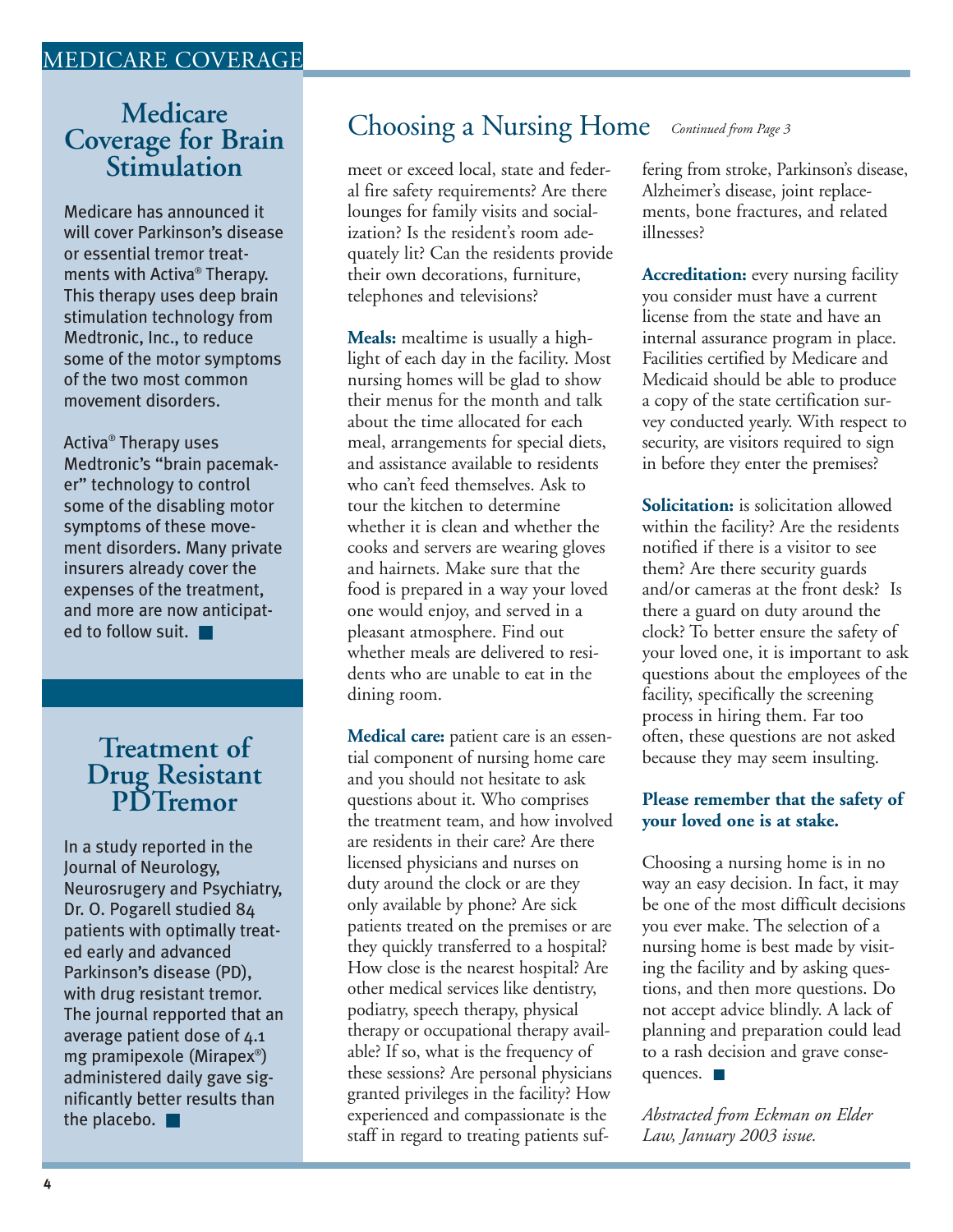

n 1975, when the Relaxation  $\prod_{\text{Response was first introduced, it}}$  and its linear set of the Relaxation explained how people could use a series of exercises to relax and improve their health. Since then there has been much research on this topic that has yielded some remarkable findings.

When we are under stress, our bodies release certain hormones and chemicals that increase breathing rate and muscle tension. If you are constantly under stress, the reaction could result in any number of physical and emotional symptoms, including head aches, stomach aches, and anxiety. There is also evidence that chronic stress can lead to, or worsen, certain illnesses. Everyone possesses an inborn bodily response that is called "The Relaxation Response". This response decreases metabolism, heart rate, blood pressure, etc.

The Relaxation Response can help you unwind whenever you are feeling stressed, or prevent stressful feelings from occurring in the first place. The following steps are helpful:

- ◆ Sit comfortably, with your eyes closed.
- ◆ Relax your muscles and breathe deeply using your abdominal muscles, not just your chest muscles. Place one hand on your abdomen, just below your rib cage. As you breathe in, you should feel your hand rise.
- ◆ Silently repeat the word "one" as you slowly exhale, or simply focus just on your breathing.

◆ If you have any intrusive thoughts, don't worry, just return to your deep breathing.

By performing this exercise for 10 to 20 minutes once or twice a day, you'll immediately begin to feel calmer and better equipped to deal with the hassles of everyday life.

Although the original guidelines for the relaxation response suggested that people repeat the word one as they exhaled, it was since found that this response can be elicited in many ways.

Some people prefer to say a prayer as they exhale or words such as peace or serenity. Still others who are simply too fidgety to sit still and meditate can use jogging to elicit the response.

As you jog, focus on the cadence of your feet, left, right, left, right, rather than repeating a word. While most runners experience a high during their third or fourth mile, those who use the Relaxation Response often reach that high during their first or second mile. You can enhance your experience by using imagery or visualization after you have elicited the Relaxation Response.

Imagine a tranquil scene, such as a beach you once visited, a perfect sunset over a lake, or a crystal-clear stream. By doing so, you will feel the same peace and quiet you experienced when you actually were in such a setting.

*Continued on Page 6*

# **Deep Brain Stimulation Alert**

ALERT

The Food and Drug Administration (FDA) recently issued an alert after having received reports of deaths of patients with implanted deep brain stimulators who had received diathermal therapy.

This therapy uses shortwave, microwave or therapeutic ultrasound to deliver "deep heat" to body structures. It is used by physical therapists, chiropractors, nurses, dentists and others to promote wound healing after surgery or to relieve swelling, pain and stiffness in muscles or joints.

The treatment can be hazardous to patients with deep brain stimulators which involve the implantation of electrodes into the brain to treat neurological ailments such as Parkinson's disease. Diathermy may cause implanted electrodes to heat up excessively, damaging the surrounding brain tissue.

Patients with any sort of implanted metallic lead are at risk of serious injury when exposed to shortwave or microwave diathermy, This is true even if the implanted device is not turned on, and even if the lead is no longer connected to an implanted system.

The FDA urged doctors who implanted or monitor the leads or systems to caution their patients against receiving shortwave or microwave diathermy therapy. The agency also stressed that healthcare professionals who use such therapy should ask patients about whether they have implants. ■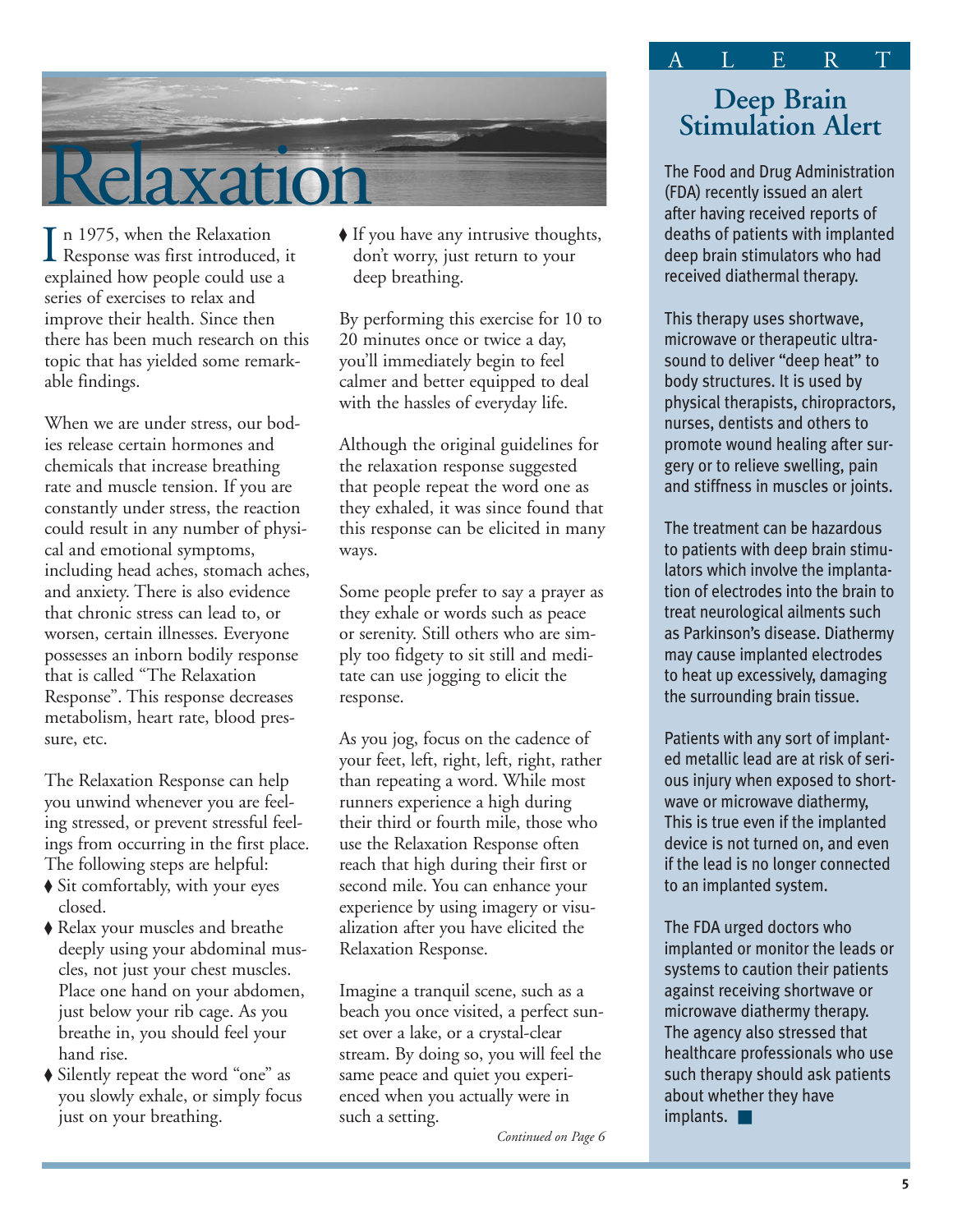## APDA NEWS

#### **TEN ADDITIONAL RESEARCH PROPOSALS APPROVED BY APDA FOR FISCAL YEAR 2002-2003**

At a recent meeting the APDA Executive Committee approved to support the following five Medical Student Summer Fellows (\$4,000. per each grant):

**Brett Bordini,** at the University of Wisconsin Medical School, Madison, WI,

#### **Maher Khan,**

at the Chicago Medical School, Chicago, IL,

#### **Elise Malechi,**

at the University of Maryland, Baltimore, MD,

#### **Eleanora Marnes,**

at the Finch University of Health Sciences, Chicago, IL,

#### **Mark Richardson,**

at the Medical College of Virginia, Richmond, VA.

Three research grants were awarded to **Bari Hoffman Ruddy, Ph.D.,** University of Central Florida, Orlando, FL, **Vernice Jackson-Lewis, Ph.D.,** Columbia University, New York, NY and **Rawindra Singh, Ph.D.,** University of Massachusetts, Worcester, MA.

Two research fellowships were also awarded to **Yoshirori Kawazoe, Ph.D.,** Baylor College of Medicine, Houston, TX and to **Jillian Prestopnik, Ph.D.,** New Mexico VA Medical Center, Albuquerque, NM

## Relaxation *Continued from Page 5*

At the Mind/Body Medical Institute, the Relaxation Response was integrated with three other important self-help therapies — exercise, nutrition and cognitive work. Combined, they provide a potent tool to manage stress and improve health.

We know that regular exercise strengthens your body, helps you maintain a healthy weight, relieves both physical and mental tension and improves your mood.

It is however important to check with your physician before starting any program.

Because of jam-packed lifestyles, many of us tend to eat on the run. We emphasize that in addition to exercising regularly, eating a healthy diet is fundamental for improving health and preventing the progression of certain chronic medical problems.

Eating habits however are deeply ingrained and can be difficult to change.

Start by asking yourself how you view food. Do you view eating as a way to alleviate stress? If your answer is yes, you probably need to learn how to deal more effectively with the stressors in your life. Do you eat because

you are bored? If so, try to find other, more positive ways to fill your empty hours, such as exercise, reading or hobbies.

What you think and say to yourself over the course of the day has a profound effect on your emotions and physical well-being. Many of us think endlessly about our problems and concerns and don't give ourselves the chance to take action of effectively work through them. Some of our internal chatter focuses on ourselves. This can simmer over into our impressions of others or life in general. When we send ourselves negative messages, we threaten our psychological and physical health. You can improve your well-being by recognizing and changing your negative self-chatter.

If your feeling tense, anxious or upset for any reason, breathe deeply, to interrupt your thought pattern. Identify the negative thoughts and challenge them with evidence to the contrary. If you constantly criticize yourself, learn to dispute your negative reactions. Rely on humor to defuse stressful situations.

If you can find humor in even the most upsetting predicaments, you will feel better instantly. ■

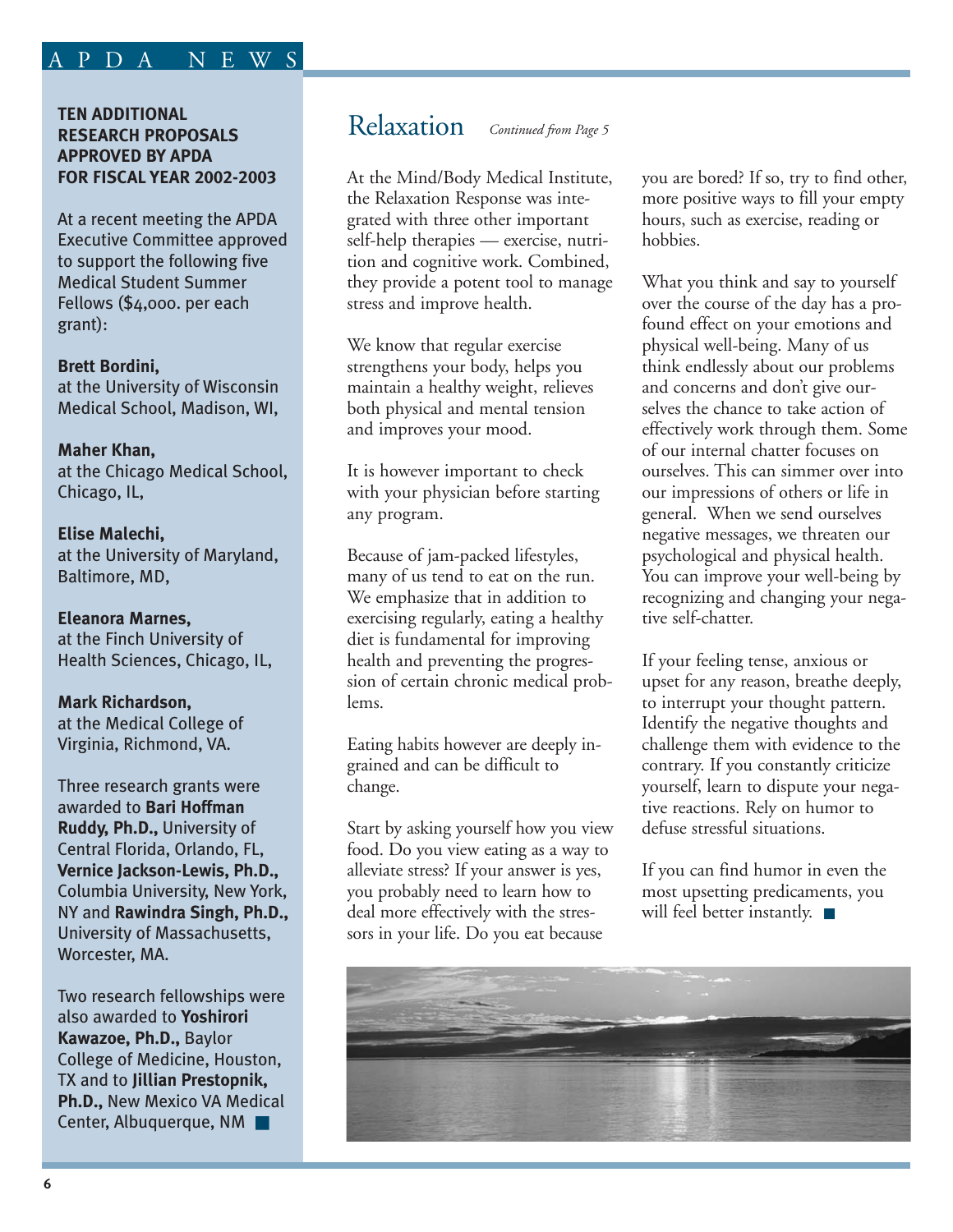

**Enrico Fazzini, D.O., Ph.D** *Asst. Prof. Neurology New York University, N.Y.*

I have had restless leg syndrome (RLS) for many I have had r<br>leg syndrom<br>(RLS) for m<br>years and now am taking carbidopa/levodopa 25-100 mg to reduce night leg movement since Aug. 2002. Recently I am experiencing spells also in the daytime when sitting.

Can you send me some information about RLS and Parkinson?



Syndrome is best treated with a dopamine agonist such as Pramipexole (Mirapex) or Ropinerole (Requip). These medications are longer acting than the carbidopa/ levodopa you have been taking and would also be more effective.

What tests can I have my doctor do to determine if I What tests can I<br>have my doctor do<br>to determine if I<br>have any of the four genes that predetermine if I may have inherited Parkinson's from my mother? She is 81, I am 61. I have had depression & insomnia for years, I've been on 100 mgs of Doxipin & 2mgs of clonapezen to help the depression & insomnia for several years. A sleep study was done a few years ago on me & I was told that I had restless leg syndrome. My voice is also becoming impaired. I have no volume & when I'm tired, my voice shakes. What can I do now to prevent the symptoms from becoming worse?



known that you had a strong genetic predisposition for developing PD, there would be little that you can do to prevent the development of PD. Having said that it might be advantageous to take coenzyme Q10 (1200 mg/day) and selegiline (5mg twice a day). These compounds may delay progression of PD.

Has anyone yet developed a way to give medicines Has anyone<br>developed a<br>for PD through a skin patch?

There is a large clinical trial underway testing a dopamine agonist that is delivered by skin patch. The medication is smoothly delivered over 24 hours and should decrease the fluctuations in response to L-Dopa that many patients experience. I am now conducting this study in New York. Information regarding the study and updates from the Academy of Neurology meeting this month can be obtained from my web site www.theparkinsondoctor.com. Trial underway testine

# Pfizer Share Card

The Pfizer for Living Share Card, was launched in January 2002. It is part of Pfizer's commitment to provide qualified Medicare beneficiaries without prescription drug coverage with simple and convenient access to the medicines and healthcare information they need.

The Pfizer Share Card program enables Medicare beneficiaries to purchase up to a 30 day supply of most Pfizer prescription medicines for a flat fee of \$15 per prescription. In addition to the \$15 prescription, Share Card members have access to a 24-hour call center with live operators to learn about other health services and benefits for which they may be eligible. The Share Card is accepted at most participating pharmacies throughout the United States including major chains with no enrollment fee.

Information on availability and applications for Share Card are available by calling 1-800-717-6005 and or www.pfizerforliving.com. ■